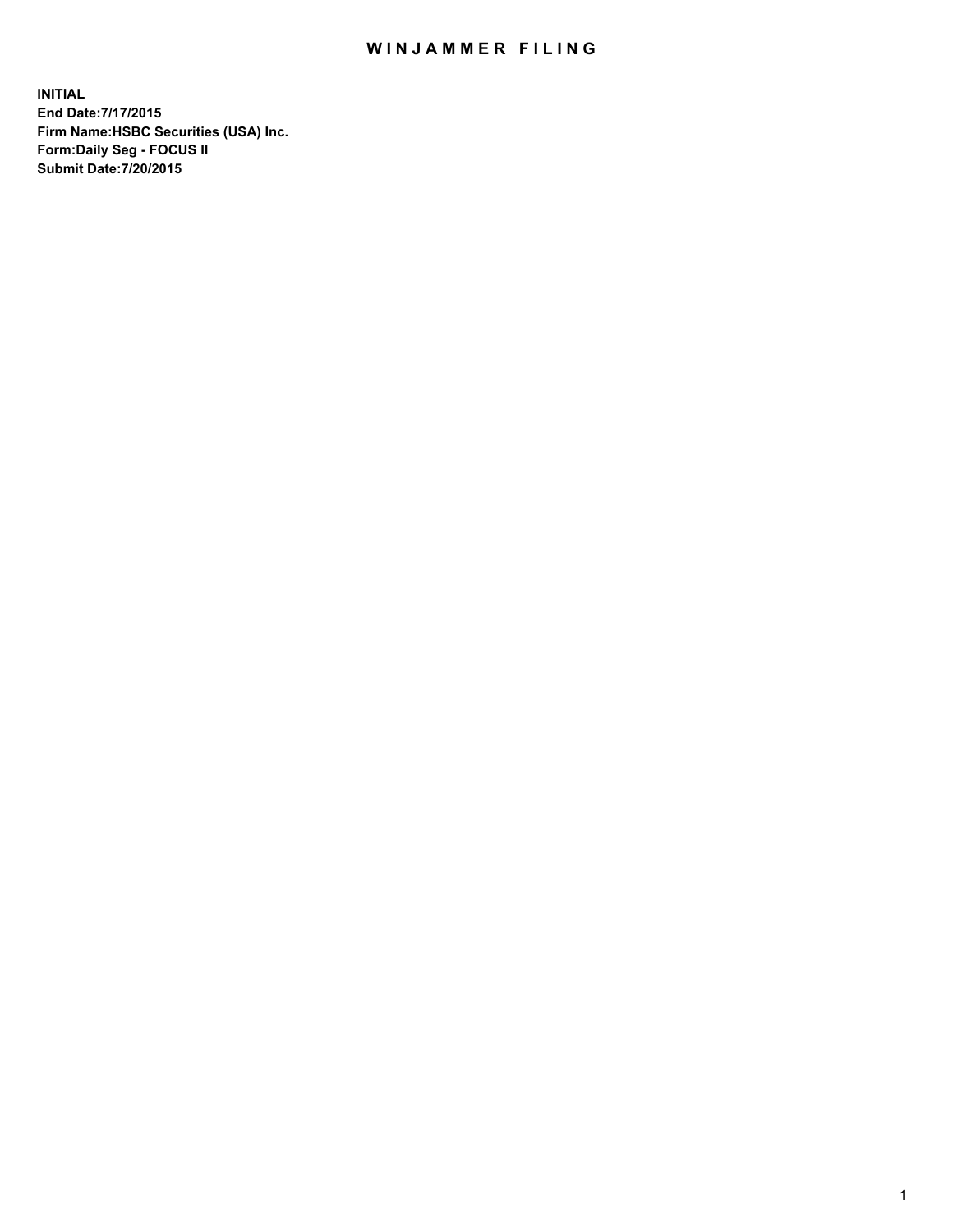## **INITIAL End Date:7/17/2015 Firm Name:HSBC Securities (USA) Inc. Form:Daily Seg - FOCUS II Submit Date:7/20/2015 Daily Segregation - Cover Page**

| Name of Company<br><b>Contact Name</b><br><b>Contact Phone Number</b><br><b>Contact Email Address</b>                                                                                                                                                                                                                         | <b>HSBC Securities (USA) Inc.</b><br>Steven richardson<br>212-525-6445<br>steven.richardson@us.hsbc.com |
|-------------------------------------------------------------------------------------------------------------------------------------------------------------------------------------------------------------------------------------------------------------------------------------------------------------------------------|---------------------------------------------------------------------------------------------------------|
| FCM's Customer Segregated Funds Residual Interest Target (choose one):<br>a. Minimum dollar amount: ; or<br>b. Minimum percentage of customer segregated funds required:% ; or<br>c. Dollar amount range between: and; or<br>d. Percentage range of customer segregated funds required between: % and %.                      | 50,000,000<br>0 <sub>0</sub><br>00                                                                      |
| FCM's Customer Secured Amount Funds Residual Interest Target (choose one):<br>a. Minimum dollar amount: ; or<br>b. Minimum percentage of customer secured funds required:%; or<br>c. Dollar amount range between: and; or<br>d. Percentage range of customer secured funds required between: % and %.                         | 10,000,000<br>00<br>00                                                                                  |
| FCM's Cleared Swaps Customer Collateral Residual Interest Target (choose one):<br>a. Minimum dollar amount: ; or<br>b. Minimum percentage of cleared swaps customer collateral required:%; or<br>c. Dollar amount range between: and; or<br>d. Percentage range of cleared swaps customer collateral required between:% and%. | 70,000,000<br>0 <sub>0</sub><br>00                                                                      |

Attach supporting documents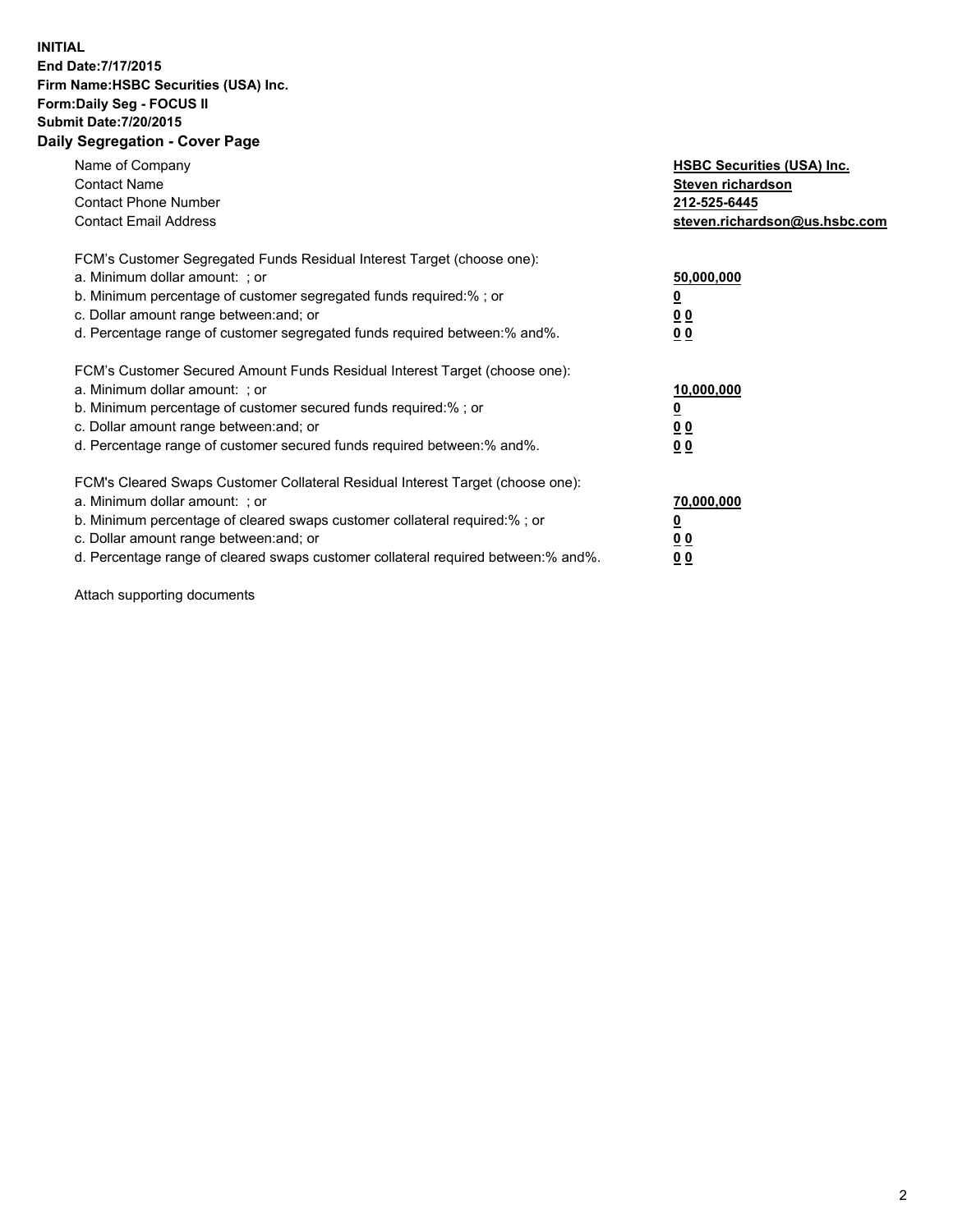**INITIAL End Date:7/17/2015 Firm Name:HSBC Securities (USA) Inc. Form:Daily Seg - FOCUS II Submit Date:7/20/2015 Daily Segregation - Secured Amounts**

|     | Foreign Futures and Foreign Options Secured Amounts                                         |                              |
|-----|---------------------------------------------------------------------------------------------|------------------------------|
|     | Amount required to be set aside pursuant to law, rule or regulation of a foreign            | $0$ [7305]                   |
|     | government or a rule of a self-regulatory organization authorized thereunder                |                              |
| 1.  | Net ledger balance - Foreign Futures and Foreign Option Trading - All Customers             |                              |
|     | A. Cash                                                                                     | 60,717,340 [7315]            |
|     | B. Securities (at market)                                                                   | 38,113,500 [7317]            |
| 2.  | Net unrealized profit (loss) in open futures contracts traded on a foreign board of trade   | 1,646,050 [7325]             |
| 3.  | Exchange traded options                                                                     |                              |
|     | a. Market value of open option contracts purchased on a foreign board of trade              | $0$ [7335]                   |
|     | b. Market value of open contracts granted (sold) on a foreign board of trade                | $0$ [7337]                   |
| 4.  | Net equity (deficit) (add lines 1.2. and 3.)                                                |                              |
|     |                                                                                             | 100,476,890 [7345]           |
| 5.  | Account liquidating to a deficit and account with a debit balances - gross amount           | 290,737 [7351]               |
|     | Less: amount offset by customer owned securities                                            | -288,654 [7352] 2,083 [7354] |
| 6.  | Amount required to be set aside as the secured amount - Net Liquidating Equity              | 100,478,973 [7355]           |
|     | Method (add lines 4 and 5)                                                                  |                              |
| 7.  | Greater of amount required to be set aside pursuant to foreign jurisdiction (above) or line | 100,478,973 [7360]           |
|     | 6.                                                                                          |                              |
|     | FUNDS DEPOSITED IN SEPARATE REGULATION 30.7 ACCOUNTS                                        |                              |
| 1.  | Cash in banks                                                                               |                              |
|     | A. Banks located in the United States                                                       | 29,070,530 [7500]            |
|     | B. Other banks qualified under Regulation 30.7                                              | 0 [7520] 29,070,530 [7530]   |
| 2.  | Securities                                                                                  |                              |
|     | A. In safekeeping with banks located in the United States                                   |                              |
|     |                                                                                             | 38,113,500 [7540]            |
|     | B. In safekeeping with other banks qualified under Regulation 30.7                          | 0 [7560] 38,113,500 [7570]   |
| 3.  | Equities with registered futures commission merchants                                       |                              |
|     | A. Cash                                                                                     | $0$ [7580]                   |
|     | <b>B.</b> Securities                                                                        | $0$ [7590]                   |
|     | C. Unrealized gain (loss) on open futures contracts                                         | $0$ [7600]                   |
|     | D. Value of long option contracts                                                           | $0$ [7610]                   |
|     | E. Value of short option contracts                                                          | 0 [7615] 0 [7620]            |
| 4.  | Amounts held by clearing organizations of foreign boards of trade                           |                              |
|     | A. Cash                                                                                     | $0$ [7640]                   |
|     | <b>B.</b> Securities                                                                        | $0$ [7650]                   |
|     | C. Amount due to (from) clearing organization - daily variation                             | $0$ [7660]                   |
|     | D. Value of long option contracts                                                           | $0$ [7670]                   |
|     | E. Value of short option contracts                                                          | 0 [7675] 0 [7680]            |
| 5.  |                                                                                             |                              |
|     | Amounts held by members of foreign boards of trade                                          |                              |
|     | A. Cash                                                                                     | 72,998,222 [7700]            |
|     | <b>B.</b> Securities                                                                        | $0$ [7710]                   |
|     | C. Unrealized gain (loss) on open futures contracts                                         | 1,646,050 [7720]             |
|     | D. Value of long option contracts                                                           | $0$ [7730]                   |
|     | E. Value of short option contracts                                                          | 0 [7735] 74,644,272 [7740]   |
| 6.  | Amounts with other depositories designated by a foreign board of trade                      | $0$ [7760]                   |
| 7.  | Segregated funds on hand                                                                    | $0$ [7765]                   |
| 8.  | Total funds in separate section 30.7 accounts                                               | 141,828,302 [7770]           |
| 9.  | Excess (deficiency) Set Aside for Secured Amount (subtract line 7 Secured Statement         | 41,349,329 [7380]            |
|     | Page 1 from Line 8)                                                                         |                              |
| 10. | Management Target Amount for Excess funds in separate section 30.7 accounts                 | 10,000,000 [7780]            |
| 11. | Excess (deficiency) funds in separate 30.7 accounts over (under) Management Target          | 31,349,329 [7785]            |
|     |                                                                                             |                              |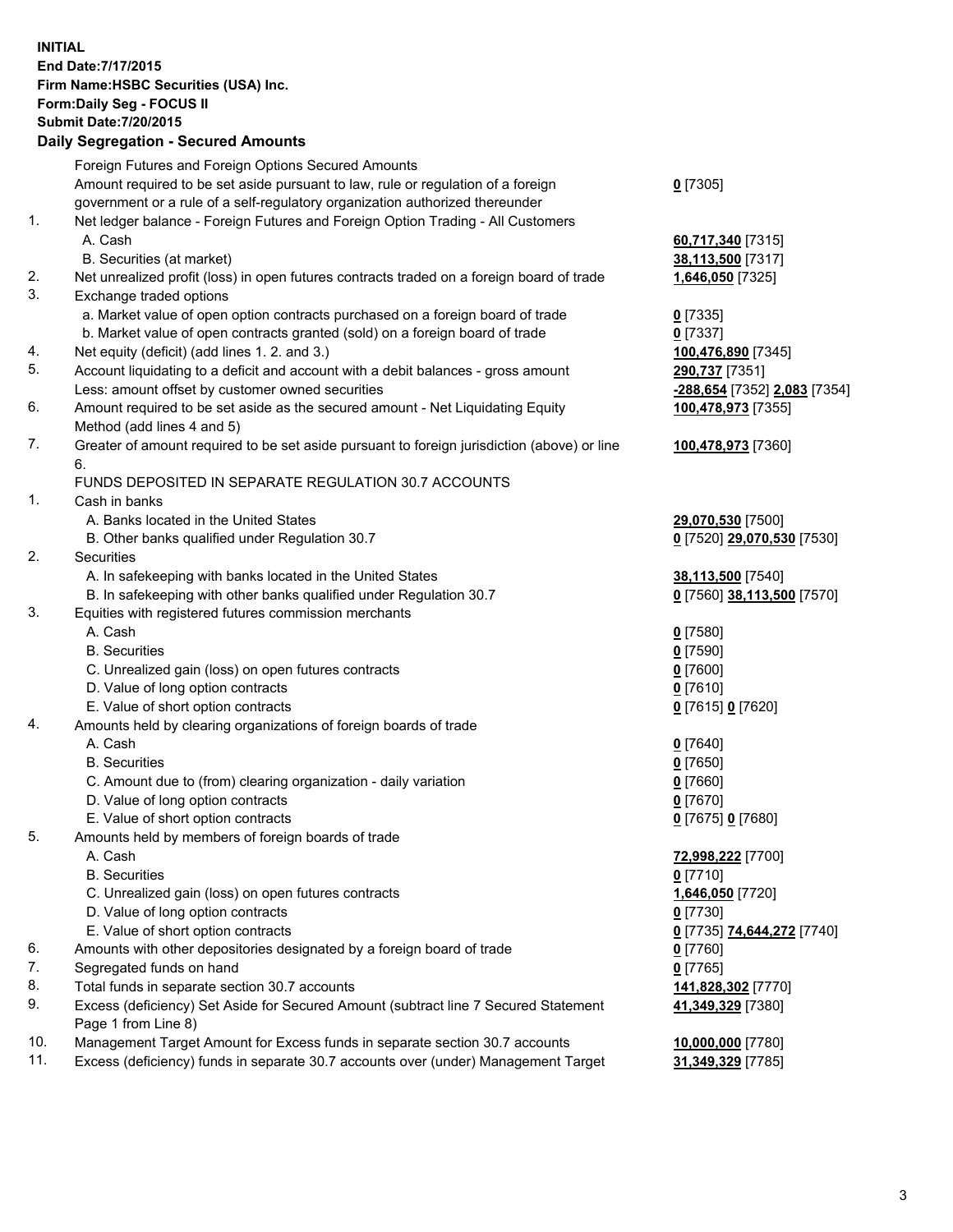| <b>INITIAL</b> | End Date: 7/17/2015<br>Firm Name: HSBC Securities (USA) Inc.<br>Form: Daily Seg - FOCUS II     |                             |
|----------------|------------------------------------------------------------------------------------------------|-----------------------------|
|                | <b>Submit Date: 7/20/2015</b>                                                                  |                             |
|                | Daily Segregation - Segregation Statement                                                      |                             |
|                | SEGREGATION REQUIREMENTS (Section 4d(2) of the CEAct)                                          |                             |
| 1.             | Net ledger balance                                                                             |                             |
|                | A. Cash                                                                                        | <u>140,510,502</u> [7010]   |
|                | B. Securities (at market)                                                                      | 715,417,675 [7020]          |
| 2.             | Net unrealized profit (loss) in open futures contracts traded on a contract market             | 272,748,323 [7030]          |
| 3.             | Exchange traded options                                                                        |                             |
|                | A. Add market value of open option contracts purchased on a contract market                    | 105,835,653 [7032]          |
|                | B. Deduct market value of open option contracts granted (sold) on a contract market            | <b>-5,366,100</b> [7033]    |
| 4.             | Net equity (deficit) (add lines 1, 2 and 3)                                                    | <u>1,229,146,053</u> [7040] |
| 5.             | Accounts liquidating to a deficit and accounts with                                            |                             |
|                | debit balances - gross amount                                                                  | <b>824,383</b> [7045]       |
|                | Less: amount offset by customer securities                                                     | -824,307 [7047] 76 [7050]   |
| 6.             | Amount required to be segregated (add lines 4 and 5)                                           | 1,229,146,129 [7060]        |
|                | FUNDS IN SEGREGATED ACCOUNTS                                                                   |                             |
| 7.             | Deposited in segregated funds bank accounts                                                    |                             |
|                | A. Cash                                                                                        | 56,161,837 [7070]           |
|                | B. Securities representing investments of customers' funds (at market)                         | $0$ [7080]                  |
|                | C. Securities held for particular customers or option customers in lieu of cash (at<br>market) | 129,627,112 [7090]          |
| 8.             | Margins on deposit with derivatives clearing organizations of contract markets                 |                             |
|                | A. Cash                                                                                        | 26,675,979 [7100]           |
|                | B. Securities representing investments of customers' funds (at market)                         | 359,617,500 [7110]          |
|                | C. Securities held for particular customers or option customers in lieu of cash (at<br>market) | 585,790,563 [7120]          |
| 9.             | Net settlement from (to) derivatives clearing organizations of contract markets                | 21,794,597 [7130]           |
| 10.            | Exchange traded options                                                                        |                             |
|                | A. Value of open long option contracts                                                         | <u>105,835,653</u> [7132]   |
|                | B. Value of open short option contracts                                                        | <u>-5,366,100</u> [7133]    |
| 11.            | Net equities with other FCMs                                                                   |                             |
|                | A. Net liquidating equity                                                                      | 48,157,516 [7140]           |
|                | B. Securities representing investments of customers' funds (at market)                         | 0 <sup>[7160]</sup>         |
|                | C. Securities held for particular customers or option customers in lieu of cash (at            | $0$ [7170]                  |
|                | market)                                                                                        |                             |
| 12.            | Segregated funds on hand                                                                       | $0$ [7150]                  |
| 13.            | Total amount in segregation (add lines 7 through 12)                                           | 1,328,294,657 [7180]        |
| 14.            | Excess (deficiency) funds in segregation (subtract line 6 from line 13)                        | 99,148,528 [7190]           |
| 15.            | Management Target Amount for Excess funds in segregation                                       | 50,000,000 [7194]           |

16. Excess (deficiency) funds in segregation over (under) Management Target Amount Excess

**49,148,528** [7198]